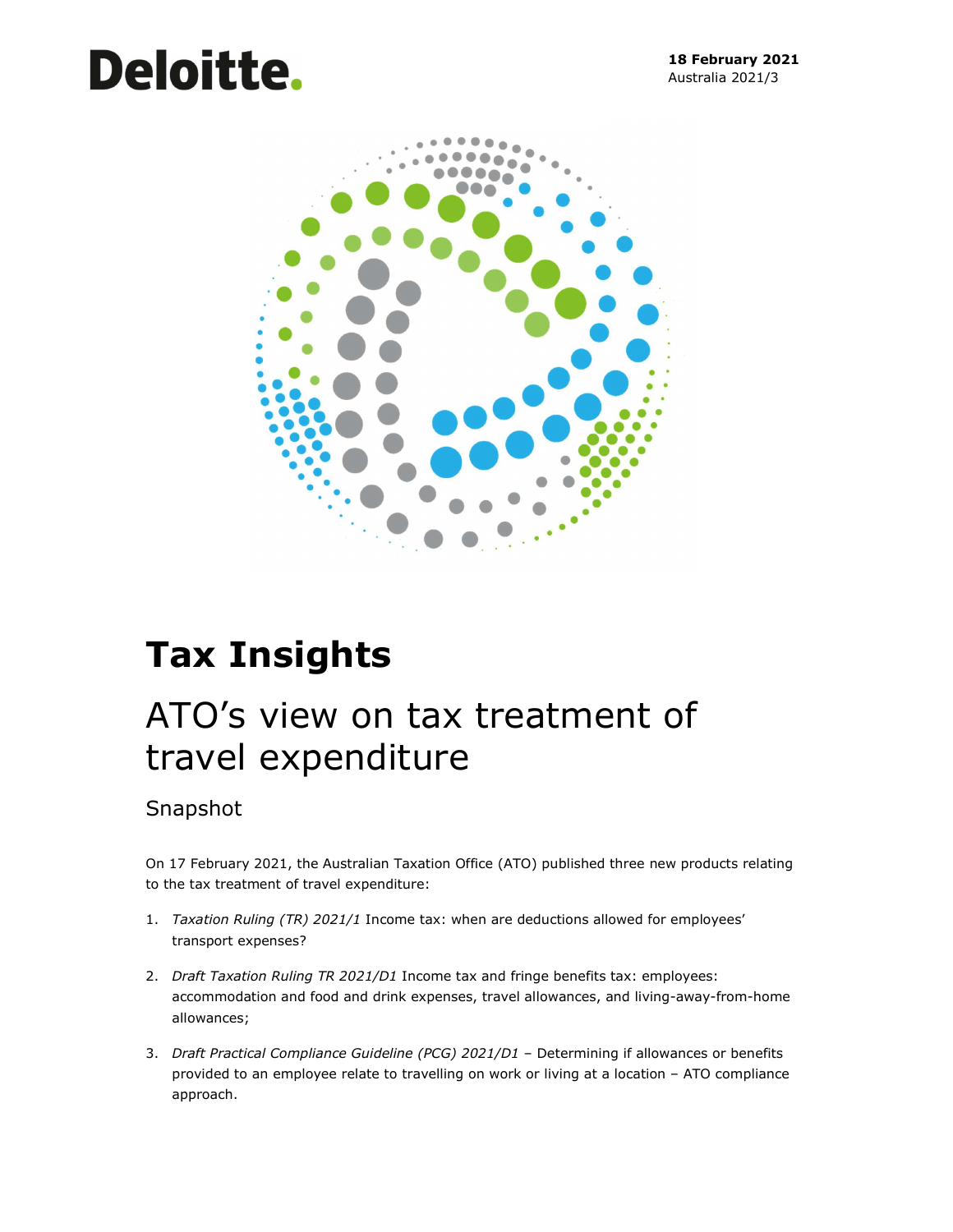These newly published products replace previous ATO draft guidance TR 2017/D6 which has been withdrawn.

The subject matter of TR 2021/1 is substantially unchanged from that previously published in TR 2019/D7, which is now finalised. Overall, the issues of deductibility in relation to travel expenses has not advanced a great deal since the John Holland case was handed down in June 2015 despite an extensive and extended consultation between the ATO and many interested taxpayers and professional representative bodies.

The newly published TR 2021/D1 and draft PCG 2021/D1 introduce the ATO's new approach following the feedback provided on TR 2017/D6.

Of note, PCG 2021/D1 reintroduces the 21 day rule in relation to business travel. However, it overlays this rule with a requirement that travel to the same work location must be for an overall aggregate period of fewer than 90 days in an FBT year, for the travel to continue to be treated as travel on work.

It should be noted that TR 2021/D1 and PCG 2021/D1 are in draft, requiring comments to be submitted by 19 March 2021, and may be subject to change in the future.

The ATO notes that TR 2020/1, TR 2021/D1 and PCG 2021/D1 are intended to be read in conjunction with each other.

#### TR 2021/1 Income tax: when are deductions allowed for employees' transport expenses?

TR 2021/1 sets out when an employee can deduct transport expenses. Note: It expressly states that it does not deal with itinerant workers. TR 95/34 continues to be the relevant ATO view in respect of deductions / reimbursement of travel expenses for itinerant workers.

The ruling also applies for the purposes of the Fringe Benefits Tax Assessment Act 1986 (FBTAA) in determining whether such expenses paid by the employer would have been 'otherwise deductible' if incurred by the employee and as a result not subject to fringe benefits tax (FBT).

The ruling confirms and discusses the long-standing principles that:

- Transport expenses incurred for ordinary travel between home and a regular place of work are not deductible; and
- Transport expenses incurred by an employee travelling between work locations are generally deductible.

The ruling also explains a number of special cases or exceptions to these general rules.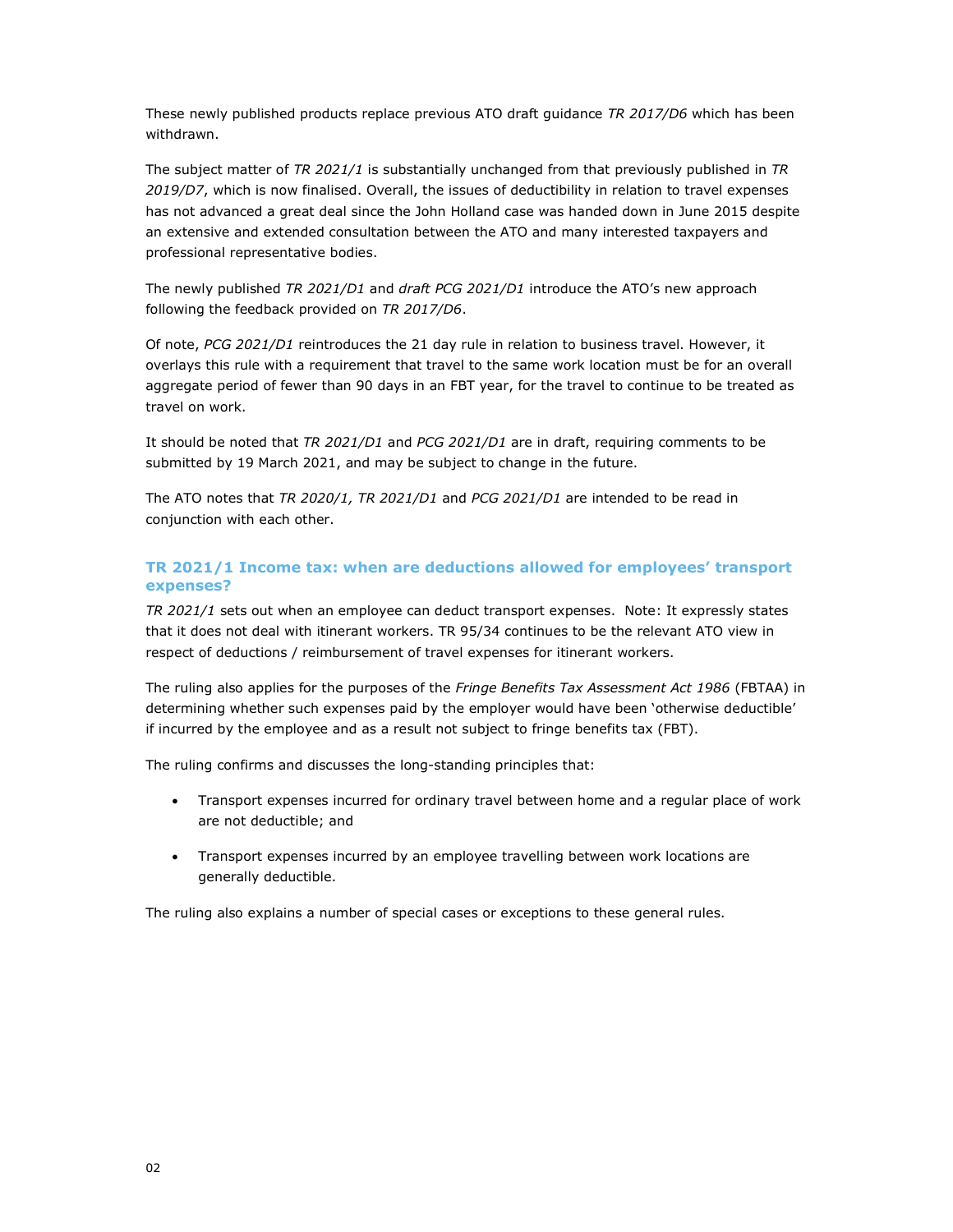The ruling sets out the following factors as supporting the characterisation of transport expenses as being incurred in gaining or producing assessable income and income tax deductible:

- The travel fits within the duties of employment, that is, the obligation to incur transport expenses arises out of the employment itself and not the employee's personal circumstances;
- The travel is relevant to the practical demands of carrying out the employee's work duties or role, that is, the transport expenses are a necessary consequence of the employee's income-producing activity.

The ruling also sets out additional factors that may be relevant:

- The employer asks for the travel to be undertaken;
- The travel occurs on work time;
- The travel occurs when the employee is under the direction and control of the employer.

The Ruling applies both before and after its date of issue.

#### TR 2021/D1 Income Tax and Fringe Benefits Tax: employees: accommodation and food and drink expenses, travel allowances, and living-away-from-home allowances

TR 2021/D1 sets out the Commissioner's preliminary view on the deductibility and FBT treatment of accommodation and food and drink expenses, including the criteria for determining whether an allowance is a travel allowance or a living-away-from-home allowance (LAFHA) benefit.

The subject matter of TR 2021/D1 is intended to replace the Commissioner's preliminary views that were expressed in TR 2017/D6 related to the distinction between a travel allowance and a living-away-from-home allowance (subject to FBT). TR 2017/D6 is now withdrawn.

The draft ruling notes that while accommodation and food and drink expenses are ordinarily private or domestic in nature, accommodation and food and drink expenses will generally be deductible where the employee is "travelling on work".

The draft ruling explains that an employee will not be travelling on work and the accommodation and food and drink expenses incurred will be classified as "living expenses", where any of the following factors apply:

- The expenses are incurred because the employee's personal circumstances are such that they live far away from where they gain or produce their assessable income;
- The employee incurs the expenses because they are living at a location;
- The employee incurs the expenses as a result of relocating from their usual residence.

A key element of the draft ruling is determining where an employee is "living at a location".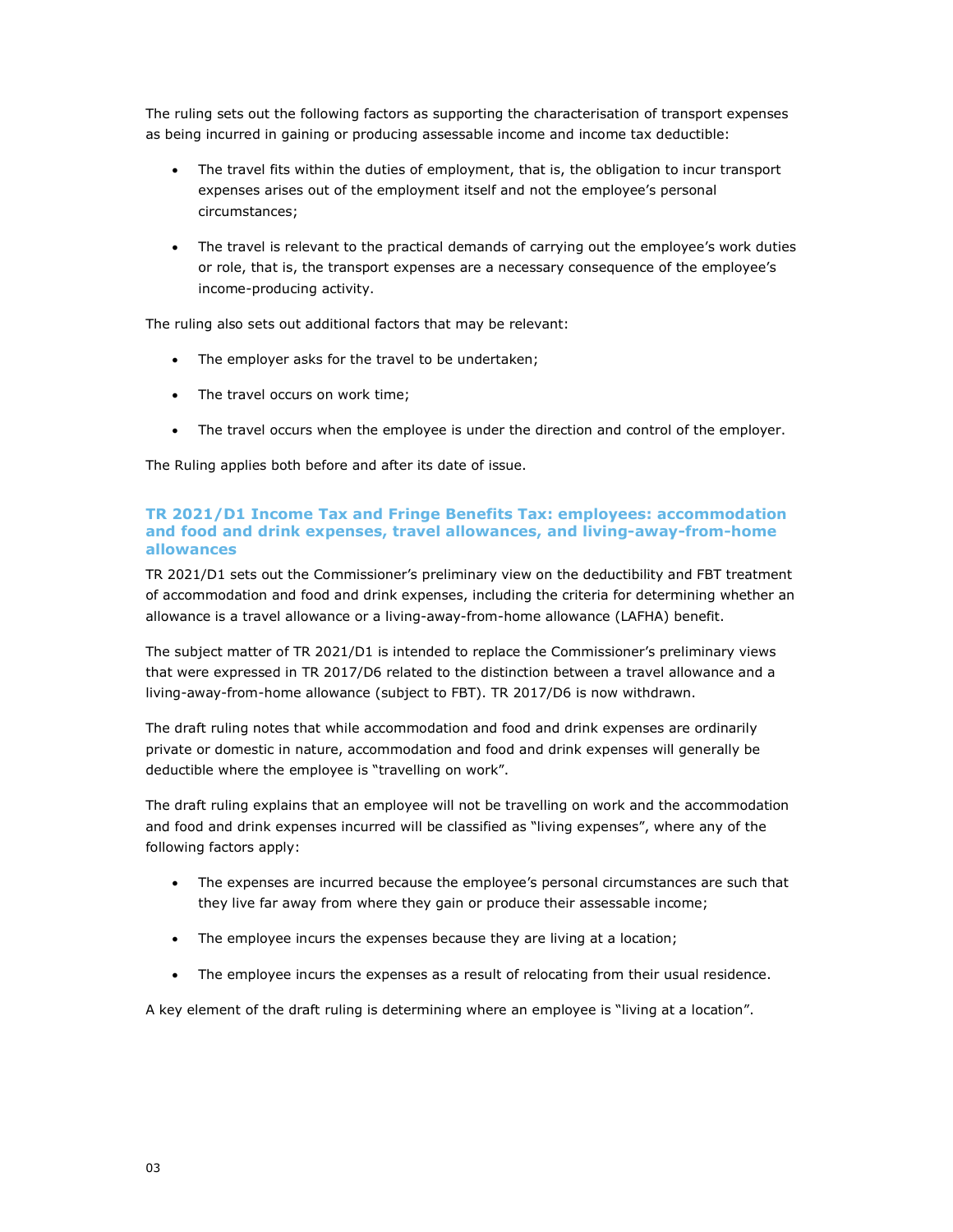To assist in determining whether an employee is "living at a location" away from their usual residence the draft ruling sets out the following factors:

- There is a change in the employee's regular place of work;
- The length of the overall period the employee will be away from their usual residence is a relatively long one;
- The nature of the accommodation is such that it becomes their usual residence; and
- Whether the employee is, or can be, accompanied by family or visited by family and friends.

All these factors should be considered and no single factor is necessarily decisive.

#### PCG 2021/D1 Determining if allowances or benefits provided to an employee relate to travelling on work or living at a location – ATO compliance approach

PCG 2021/D1 outlines the ATO's compliance approach to determining if employees in certain circumstances are travelling on work or living away from their normal residence.

The Guideline is focused on providing practical guidance to assist in determining whether an allowance paid by an employer to an employee is paid for:

- Travelling on work, which will be a travel allowance subject to PAYG withholding, or
- Living at a location, which may be a LAFHA benefit and subject to FBT.

The Guideline also assists in determining whether amounts reimbursed or paid by an employer would have been deductible to the employee had they purchased the goods or services themselves.

The Guideline states that the Commissioner will generally accept an employee is travelling on work when the following circumstances are satisfied:

| The employer                                                                                                                                                                                                                                                                                                                                                                                                                                                                                                                                                                                                                                         | The employee                                                                                                                                                                                                                                                                                                                                                                                                                                                                                         |
|------------------------------------------------------------------------------------------------------------------------------------------------------------------------------------------------------------------------------------------------------------------------------------------------------------------------------------------------------------------------------------------------------------------------------------------------------------------------------------------------------------------------------------------------------------------------------------------------------------------------------------------------------|------------------------------------------------------------------------------------------------------------------------------------------------------------------------------------------------------------------------------------------------------------------------------------------------------------------------------------------------------------------------------------------------------------------------------------------------------------------------------------------------------|
| Provides an allowance to an employee or<br>$\bullet$<br>pays or reimburses accommodation and<br>food and drink expenses for the employee<br>Does not provide the reimbursement or<br>$\bullet$<br>payment as part of a salary-packaging<br>arrangement and the employee is not<br>given the option to elect to receive<br>additional remuneration in lieu<br>Includes the travel allowance on the<br>$\bullet$<br>employee's payment summary or income<br>statement and withholds tax, where<br>appropriate, and<br>Obtains and retains the relevant<br>$\bullet$<br>documentation to substantiate the fact<br>that all these circumstances are met. | Is away from their normal residence for<br>$\bullet$<br>work purposes<br>Does not work on a fly-in fly-out or<br>$\bullet$<br>drive-in drive-out basis<br>Is away for a short-term period being<br>no more than 21 days at a time<br>$\Omega$<br>continuously, and<br>an overall aggregate period of<br>$\circ$<br>fewer than 90 days (that is, the<br>most being 89 days) in the same<br>work location in an FBT year, and<br>Must return to their normal residence<br>when their period away ends. |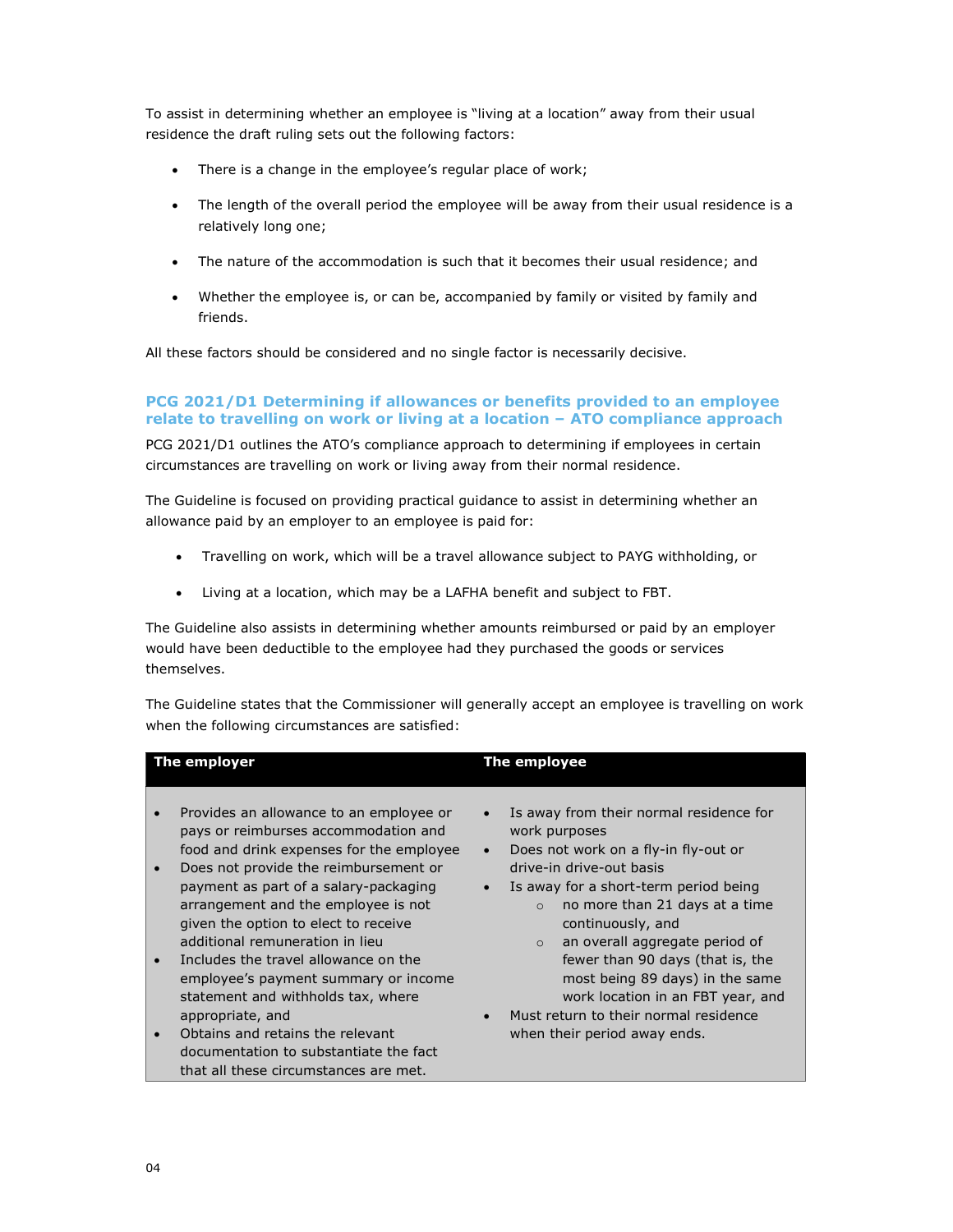Where these requirements are met, the Commissioner will accept that an employee is travelling for work, and will generally not apply compliance resources to determine if the allowance or reimbursements relate to expenses for living at a location.

Whilst this Guideline sets out the Commissioner's practical approach to categorising certain allowances and reimbursements, employers have a choice as to whether to adopt the Guideline. If an employer chooses not to rely on the Guideline, they will need to apply the relevant FBT provisions to determine if an FBT liability arises for the benefit provided (or if an exemption or concession applies) and they will need to substantiate how they determined the taxable value of the benefit.

The guideline applies to all employers, but not where benefits are provided to employees who work on a fly-in fly-out or drive-in drive-out basis.

When finalised, the Guideline is proposed to apply both before and after its date of issue.

#### Deloitte's Observations

- Depending on the situation, the income tax deductibility (and in turn any FBT consequences) of travel expenses, can be quite complex to administer. For many years, the only guidance that taxpayers had was a 1986 Miscellaneous Tax Ruling, MT 2030. In 2017 the ATO released TR 2017/D6 in draft, and it has taken a further 3.5 years to determine that TR 2017/D6 should be scrapped and a new package of rulings be issued.
- TR 2017/D6 (now withdrawn) dealt with the taxation treatment of travel expenses and did not necessarily distinguish between transport expenses and accommodation, food and drink expenses. The Commissioner has now changed his approach and has determined that transport expenses must be dealt with separately and at times differently from how accommodation, food and drink is to be treated. For example, it is recognised that there are situations where the transport expenses associated with certain travel are deductible whereas the costs of accommodation, food and drink associated with the same trip, may not be deductible.
- TR 2017/D6 introduced concepts such as "Special Demands Travel" and "Co-existing Work Locations travel". The new ruling and the new draft ruling instead revert back to general principles of deductibility, supplemented by the safe harbour rules contained in the PCG.
- The return to a 21 day count threshold in PCG 2021/D1 provides some structure and certainty as requested by stakeholders through the consultation process. Employers may use these new safe harbour rules to develop revised and concise travel policies, design record keeping systems to support updated travel policies, eliminate administrative complexities and reduce the risk of error, interest and penalties in the event of an ATO audit.
- The safe harbour rules are not mandatory, however employers who determine not to apply these parameters will be required to maintain sufficient documentation and records to support their positions that certain allowances and reimbursements are in respect of travelling on work.
- The threshold referring to travel on work being for a short term period of no more than 21 days at a time continuously and for no more than 89 days in the aggregate for one location in an FBT year, may be reasonable in some circumstances but may not be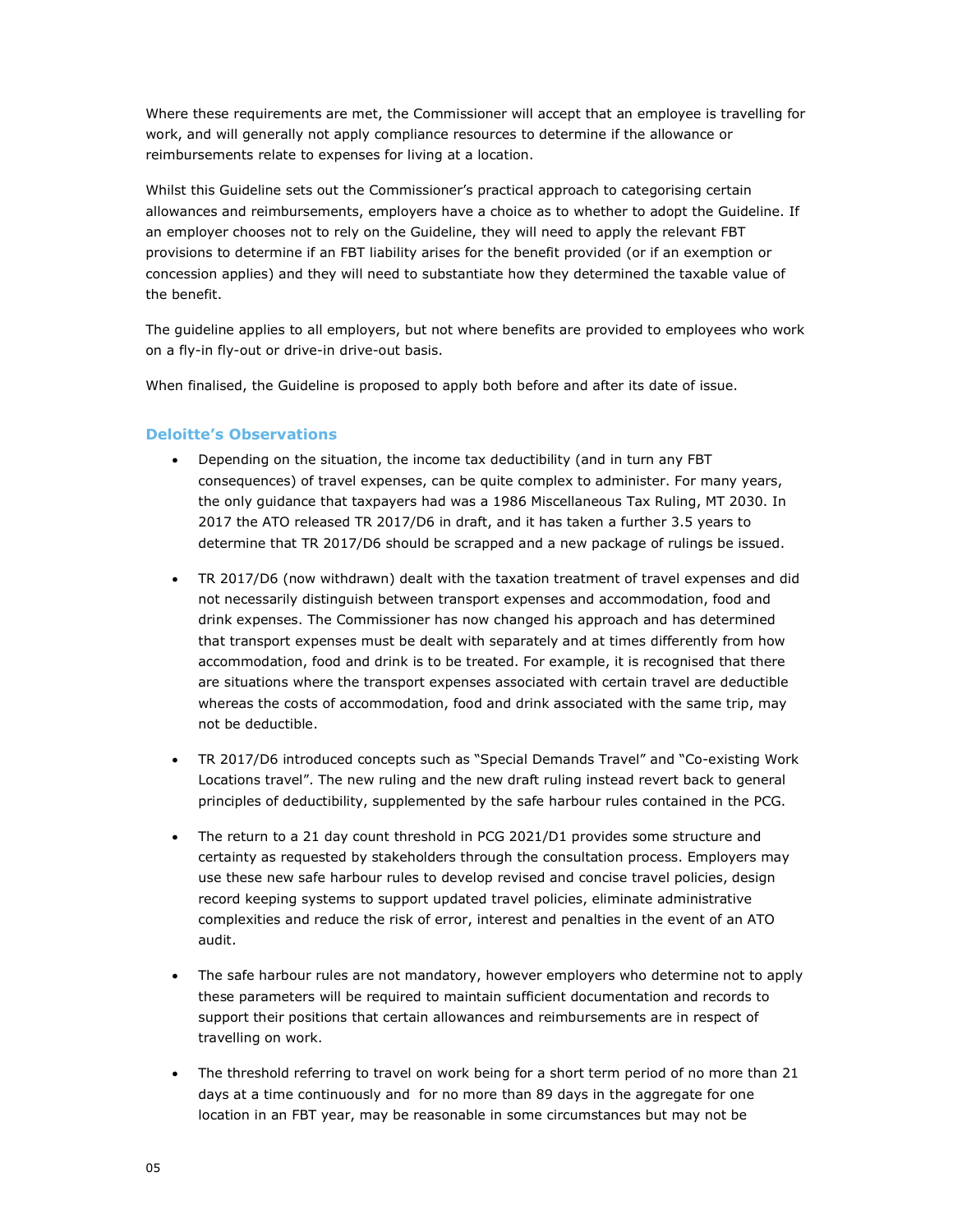practical in other circumstances (where clearly travel on work is being undertaken) such as:

- o Genuine business travel greater than 21 days in length (as is consistent with various rulings and court cases); or
- $\circ$  Frequent business trips to the same location (e.g. 2-3 days in duration) that total more than 89 days in a FBT year.
- PCG 2021/D1 sets out and discusses the Commissioner's compliance approach to allowances paid by employers and reimbursements made by employers. However, it does not provide guidance on the Commissioner's compliance approach to expenses incurred by an individual in their capacity as an employee to which they seek to claim an income tax deduction in their personal tax return.
- Businesses/industries who should pay particular attention to the ATO's views include:
	- o Construction industry;
	- o Project engineering;
	- o Facility refurbishment/planned maintenance shutdowns/upgrade projects;
	- o IT/software developers;
	- o Mining & resources;
	- o Businesses with senior executives who may regularly travel to other places of business away from that closest to their residence.
- Clearly, during 2020 and continuing into 2021, there has been a significant reduction of all types of travel across Australia and abroad and a change in the way we work. There is a great deal of uncertainty as to whether business travel will ever be at the same levels as it was prior to the Global Pandemic especially due to the acceleration of remote work technology and capabilities. This may result in the need to continually reflect and update our approach to the treatment of business travel and our application of general principles.